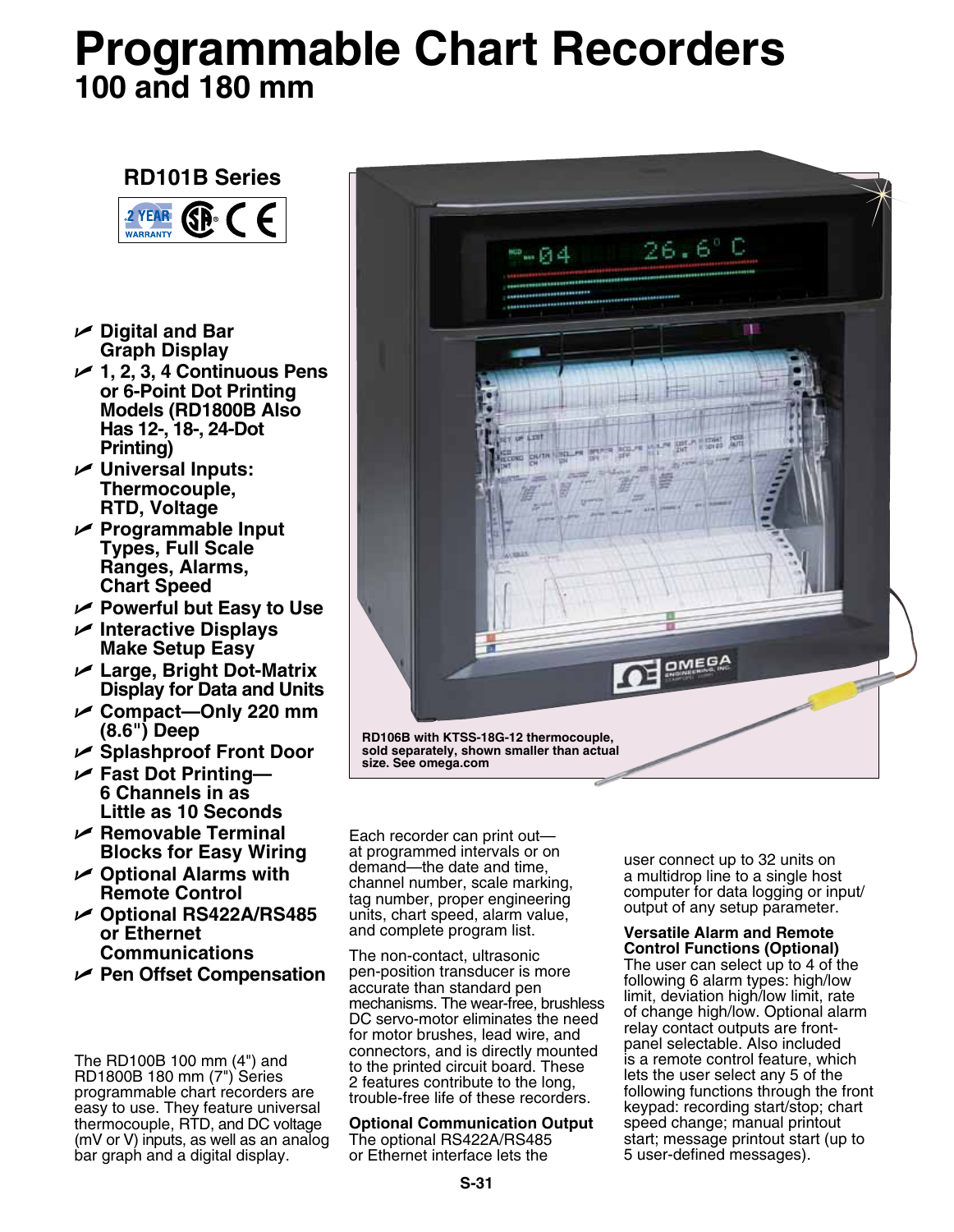

# **Specifications**

| Input                                  | Type*                    | <b>Measurement Range</b>                         |            |                                                                                                                                                  | <b>Measurement Accuracy</b>                   |                                   | <b>Resolution</b> |
|----------------------------------------|--------------------------|--------------------------------------------------|------------|--------------------------------------------------------------------------------------------------------------------------------------------------|-----------------------------------------------|-----------------------------------|-------------------|
| T/C                                    | J                        | -200 to 1100°C (-328 to 2012°F)                  |            | ±0.15% rdg + 0.5°C (0.9°F); -200 to -100°C<br>(-328 to -148°F): $\pm$ 0.15% rdg +0.7°C (1.3°F)                                                   |                                               |                                   | $0.1^{\circ}$ C   |
|                                        | $\mathbb T$              | -200 to 400°C (-328 to 752°F)                    |            | $\pm 0.15\%$ rda + 0.5°C (0.9°F)                                                                                                                 |                                               |                                   | $0.1^{\circ}$ C   |
|                                        | K                        | -200 to 1370°C (-328 to 2498°F)                  |            | $\pm 0.15\%$ rdg + 0.7°C (1.3°F); -200 to -100°C<br>(-328 to -148°F): $\pm$ 0.15% rdg +1.0°C (1.8°F)                                             |                                               |                                   | $0.1^{\circ}$ C   |
|                                        | E                        | -200 to 800°C (-328 to 1472°F)                   |            | $\pm 0.15\%$ rdg + 0.5°C (0.9°F)                                                                                                                 |                                               |                                   | $0.1^{\circ}$ C   |
|                                        | N                        | 0 to 1300°C (32 to 2372°F)                       |            | $\pm 0.15\%$ rdg + 0.7°C (1.3°F)                                                                                                                 |                                               |                                   | $0.1^{\circ}$ C   |
|                                        | R/S                      | 0 to 1760°C (32 to 3200°F)                       |            | ±0.15% rdg + 0.1°C (0.2°F); 0 to 100°C (32 to 212°F) ±3.7°C<br>(6.7°F) and 100 to 300°C (212 to 572°F) ±1.5°C (2.7°F)                            |                                               |                                   | $0.1^{\circ}$ C   |
|                                        | B                        | 0 to 1820 $^{\circ}$ C (32 to 3308 $^{\circ}$ F) |            | $\pm 0.15\%$ rdg + 0.1°C above 600°C (0.18°F above 1112°F)<br>400 to 600°C (752 to 1112°F): ±2.0°C (3.6°F),<br>not specified below 400°C (752°F) |                                               |                                   | $0.1^{\circ}$ C   |
|                                        | $\mathbf{C}(\mathbb{W})$ | 0 to 2315°C (32 to 4199°F)                       |            | $\pm 0.15\%$ of rdg + 1.0°C (1.8°F)                                                                                                              |                                               |                                   | $0.1^{\circ}$ C   |
|                                        | $J$ DIN( $L$ )           | -200 to 900°C (-328 to 1652°F)                   |            | $\pm 0.15\%$ rdg + 0.5°C (0.9°F); -200 to -100°C<br>(-328 to -148°F): ±0.15% rdg +0.7°C (1.3°F)                                                  |                                               |                                   | $0.1^{\circ}$ C   |
|                                        | $T$ DIN( $U$ )           | -200 to 400°C (-328 to 752°F)                    |            | $\pm 0.15\%$ rdg + 0.5°C (0.9°F)                                                                                                                 |                                               |                                   | $0.1^{\circ}$ C   |
|                                        | 20 mV                    | $-20$ to $20$ mV                                 |            | $\pm 0.1\%$ rdg + 3-digits                                                                                                                       |                                               |                                   | $10 \mu V$        |
|                                        | 60 mV                    | $-60$ to 60 mV                                   |            | $\pm 0.1\%$ rdg + 2-digits                                                                                                                       |                                               |                                   | $10 \mu V$        |
| <b>Vdc</b>                             | 200 mV                   | -200 to 200 mV                                   |            | $\pm 0.1\%$ rdg + 2-digits                                                                                                                       |                                               |                                   | 100 µV            |
|                                        | 2V                       | $-20$ to $20V$                                   |            | $\pm 0.1\%$ rdg + 3-digits                                                                                                                       |                                               |                                   | 1 mV              |
|                                        | 6V                       | $-60$ to $60V$                                   |            | $\pm 0.1\%$ rdg + 3-digits                                                                                                                       |                                               |                                   | $1 \text{ mV}$    |
|                                        | <b>20V</b>               | $-20$ to $20V$                                   |            | $\pm 0.1\%$ rdg + 2-digits                                                                                                                       |                                               |                                   | $10 \text{ mV}$   |
|                                        | 50V                      | $-50$ to $50V$                                   |            | $\pm 0.1\%$ rdg + 3-digits                                                                                                                       |                                               |                                   | $10 \text{ mV}$   |
|                                        | 1 to 5V<br>$1$ to $5V$   |                                                  |            | $\pm 0.1\%$ rdg + 2-digits                                                                                                                       |                                               |                                   | 1 mV              |
| <b>RTD</b>                             | Pt100                    | -200 to 600°C (-328 to 1112°F)                   |            | $\pm 0.15\%$ rdg + 0.3°C (0.5°F)                                                                                                                 |                                               |                                   | $0.1^{\circ}$ C   |
|                                        | JPt100                   | -200 to 550°C (-328 to 1022°F)                   |            | $\pm 0.15\%$ rdg + 0.3°C (0.5°F)                                                                                                                 |                                               |                                   | $0.1^{\circ}$ C   |
| Input<br>Range                         |                          |                                                  |            |                                                                                                                                                  | <b>Measurement</b>                            | Limit                             |                   |
| Digital input<br>(operation recording) |                          |                                                  | Input only |                                                                                                                                                  | Less than 2.4V: off:<br>2.4 or more: on (TTL) | Contact inputs:<br>contact on/off |                   |

*\* Note: Thermocouple Type J, K, T, E R, S, B: ANSI, IEC 584, DIN IEC 584, JIS C 1602-1981; Type N: nicrosil-nisil, IEC 584, DIN IEC 584; Type C W5%-R/W-26%; J DIN, T DIN: DIN 43760.*

**S**

*Pt100: JIS C 1604-1989, JIS C 1606-1989, IEC 751, DIN IEC 751. JPt100 JIS C 1604-1981, JIS C 1606-1989.*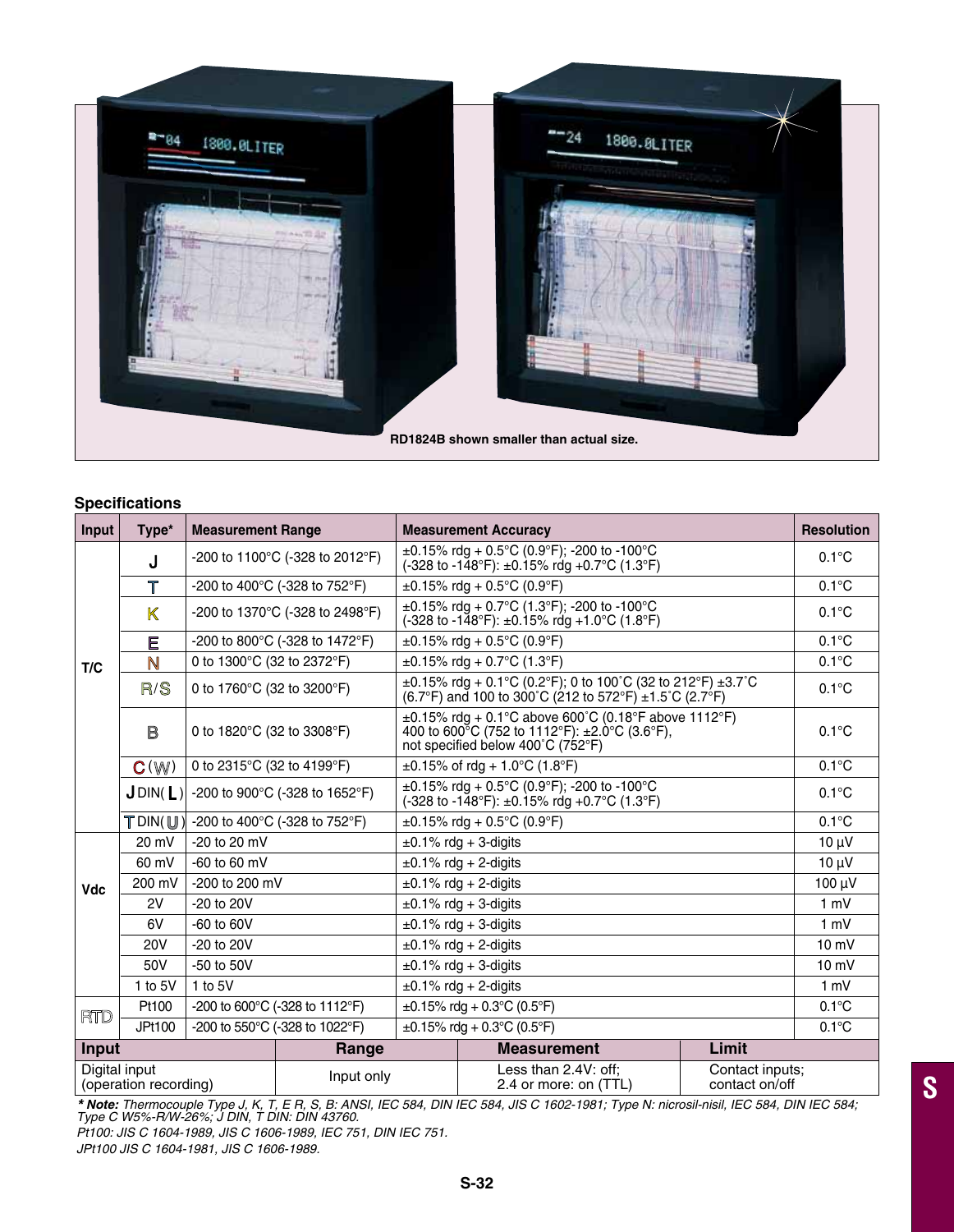# **General Specifications**

## **Dimensions:**

**RD1800B:** 288 W x 288 H x 220 mm D (11.4 x 11.4 x 8.66") **RD100B:** 144 W x 144 H x 220 mm D (5.67 x 5.67 x 8.66")

#### **Weight:**

**RD1800B:** 6 dot, 8.4 kg (20 lb); 24 dot, 9.0 kg (20 lb) approx **RD100B:** 1 pen, 2.1 kg (4.5 lb); 2 pen, 3.4 kg (7.5 lb); 3 pen, 3.6 kg (7.9 lb); 4 pen, 2.4 kg (6.9 lb); 6 dot, 2.5 kg (5.5 lb) approx

# **Case:** Drawn steel

**Front Door:** Aluminum die casting

# **Panel Thickness:**

2 x 26 mm (0.078 x 1.02") **Power:** 90 to 132, 180 to 250 Vac, 50/60 Hz standard

#### **Maximum Power Consumption:** Approximately 40 VA

**Ambient Temperature and Humidity:** 0 to 50°C (32 to 122°F), 20 to 80% RH @ 5 to 40°C (41 to 104°F)

**Memory Backup:** Lithium battery

#### **Input**

**Reference Junction Accuracy:** Type J, K, T, E, N, J DIN, T DIN: ±0.5°C; Type R, S, B, C: ±1°C

#### **Temperature Coefficients:**

Effect of ambient temperature of 10°C (50°F)

**Digital Display:**

Within  $\pm 0.1\%$  rdg + 1 digit **Recording:** Within digital display  $\pm$ 0.2% of recording span (excluding reference junction)

# **Performance Under Reference**

**Operating Conditions: Temperature:**

 $23 \pm 2^{\circ}$ C (73  $\pm 3.6^{\circ}$ F)

**Humidity:** 55 ±10%

**Usable Power Voltage:** 90 to 132 or 180 to 264 Vac, 50/60 Hz

**Warm-Up Time:** 30 minutes

#### **Measurement Intervals:**

**Pen Models:** 125 ms/channel **Dot Models:** RD100B: 1 s/6 channels; RD1800B: 2.5 s/6 channels

**Input Resistance:** DC voltage 200 mV and lower ranges; T/C ranges: 10 MΩ min; DC voltage 2V and higher ranges: approx 1 MΩ

**Input Bias Current:** 10 nA max (approximately 100 nA on a thermocouple input if burnout detection selected)

#### **Thermocouple Burnout Detection:** On/off programmable for each channel or

more detected as open circuit **1 to 5 V Burnout:** Less than 0.2V **Maximum Input Voltage:** 200 mV or lower and TC, RTS, DI ranges: ±10 Vdc

continuous; 2 Vdc or greater: ±6 Vdc continuous

**Recording System Recording Span: RD100B:** 100 mm **RD1800B:** 180 mm

**Pen-Writing:** Disposable felt pens (analog recording), plotter pens (digital recording)

# **Dot Printing:**

6-color wire dot recording

#### **Recording Paper:**

**RD1800:** 20 m Z-fold chart **RD100B:** 16 m Z-fold chart **Step Response Time: RD1800:** 1.5 s

**RD100B:** 1 s max

**Deadband:** Pen models 0.2% of recording span max

## **Maximum Recording**

**Resolution:** Dot-printing models 0.1 mm **Recording Format:**

Normal, zone and partial recording

# **Chart Speed:**

**Pen Models:** 5 to 12,000 mm/h (82 increments) **Dot-Printing Models:** 1 to 1500 mm/h (1 mm steps)

**Analog Recording Cycles: Pen Models: Continuous Dot Printing Models:** 6 dots/10 s; 12 dots/15 s; 18 dots/20 s, 24 dots/30 s max

# **Print Cycle Time—Dot Printing**

**Models:** Auto mode chart speed determines analog recording cycle rate; fix mode recording is done at fastest analog recording interval

**Chart Speed Accuracy:** Less than  $±0.1\%$  (chart running more than 1000 mm continuously and related to grid of the paper)

# **Message Printout:**

5 messages, date/time and message up to 16 characters

**Periodic Printout:** Engineering units (up to 6 alphanumeric), tag marker (up to 7 alphanumeric), scale marker (0/100%), the measured data print

#### **List Printout:**

Prints listing of range settings, alarm settings and other parameters

**Manual Printout:** Provides a digital printout of measured results

## **Display System**

#### **Display:**

**RD100B:** VFD 254 x 406 mm (10 x 16") dot matrix **RD1800B:** 457 x 406 mm

(18 x 16") dot matrix

**Display:** Selectable display screen

**Bar Graph Display:** Measured value is 1% resolution, left-reference or center-zero bar graph display (individually programmable for each channel)

#### **Alarms:**

**Display:** Alarm setting level indicator; channel number (dot-matrix models only)

**Levels:** 4 levels/channel

**Types:** High, low, high rate of change, low rate of change, delta high, delta low (rate of change alarm time interval: measurement interval x 1 to 15)

**Indications:** Shared alarm indicator flashes; in dot-printing models, alarm status of alarm channel is also displayed

**Recording:** Prints channel number, alarm type and time on or off on right side of chart



# **Optional Alarm Relay Contact Output and Remote Control**

**Alarm Relays:** 2, 4, 6 (all units), 12 and 24 points (RD1800 only); outputs programmable; energize or de-energize (all relays); hold or non-hold

**Remote Control:** Enables any mix of the following to be assigned to 5 contact inputs: output programmable, recording start/stop; chart speed change; manual printout start; alarm acknowledge, time adjust; computation start/stop, computation restate; message printout start (up to 5)

**Input Signal:** TTL, open collector, contact

**Input Signal Width:** 1 second minimum **Contact Capacity:** 3 A @ 250 Vac; 0.1 A @ 250 Vdc resistive load

# **Optional Communication Output**

**RS422A/RS485:** Conforms to EIA RS422A; can be used to output measured values, input and output setup parameters

**Addresses:** 1 to 32

**Asynchronous:**

Start-stop synchronization

**Communication System:** Half duplex **Wiring:** 5-wire

**Data Length:** 7 or 8-bit

**Parity:** odd, even or none **Communication Rate:** 1200, 2400, 4800, 9600, 19,200, 38,400 baud

**Communication Mode:** 

ASCII or binary (measured data only) **Communication Distance:** 1.2 km **Ethernet Interface:** Electrical and mechanical conformance to IEE8023

**Transmission Media:** 10 Base-T

**Protocol:** TCP, IP, UDP, ICMP, ARP **CE Option:** Meets European standards for EMI interference